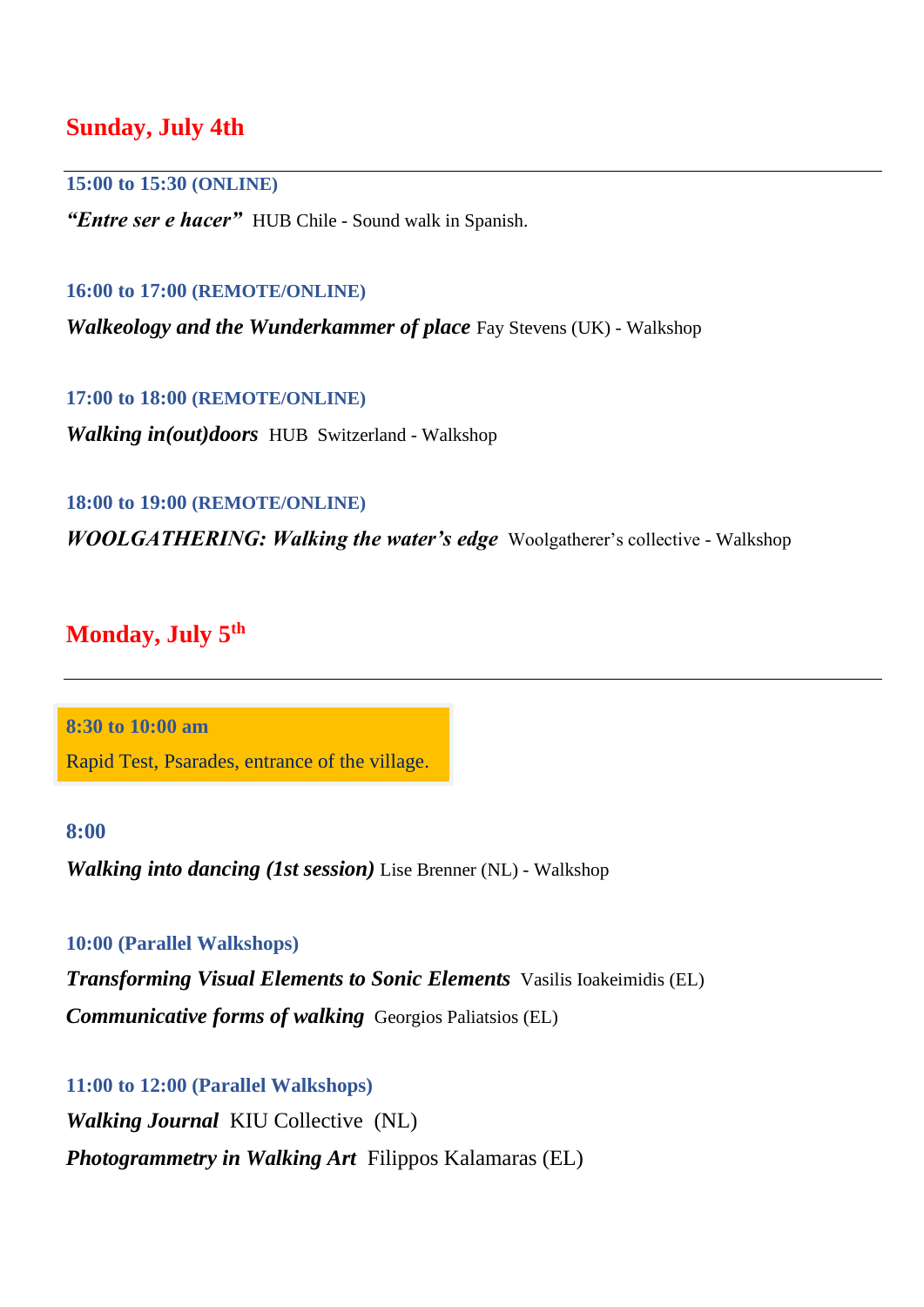**15:00 to 16:00 (ONLINE)**

*What Moves Between Free and Forced. (Presentation)* Jenny Polak and Regini Gloria (US)

**17:00 to 18:00 (ONLINE)**

*Walk the Line* Nikos Lamprinos (EL) - Walkshop

**18:00 to 19:00 (REMOTE/ONLINE)**

*Walking Composer* Laura Apolonio & Mar Garrido (ES) - Walkshop

**19:00 to 20:00 (REMOTE/ONLINE)**

*Walking with a Question* HUB Canada - Walkshop

**21:00** 

*Opening Dinner* **(with registration)**

## **Tuesday, July 6th**

**8:00 (Parallel Walkshops)** *Walking into dancing (2nd session)* Lise Brenner (NL) *Natural Mandala* Vasiliki Sagkioti (EL)

**9:00 (Parallel Walkshops)**

*The Long Walk* Klitsa Antoniou (CY) *Walking with water* Arba Bekhteshi (AL), REMOTE

#### **10:00 (Parallel Walkshops)**

*The BODY\_PUBLIC* Anastasia Polychronidou (EL) *Ephemeral memorials* Anna Piatou (EL)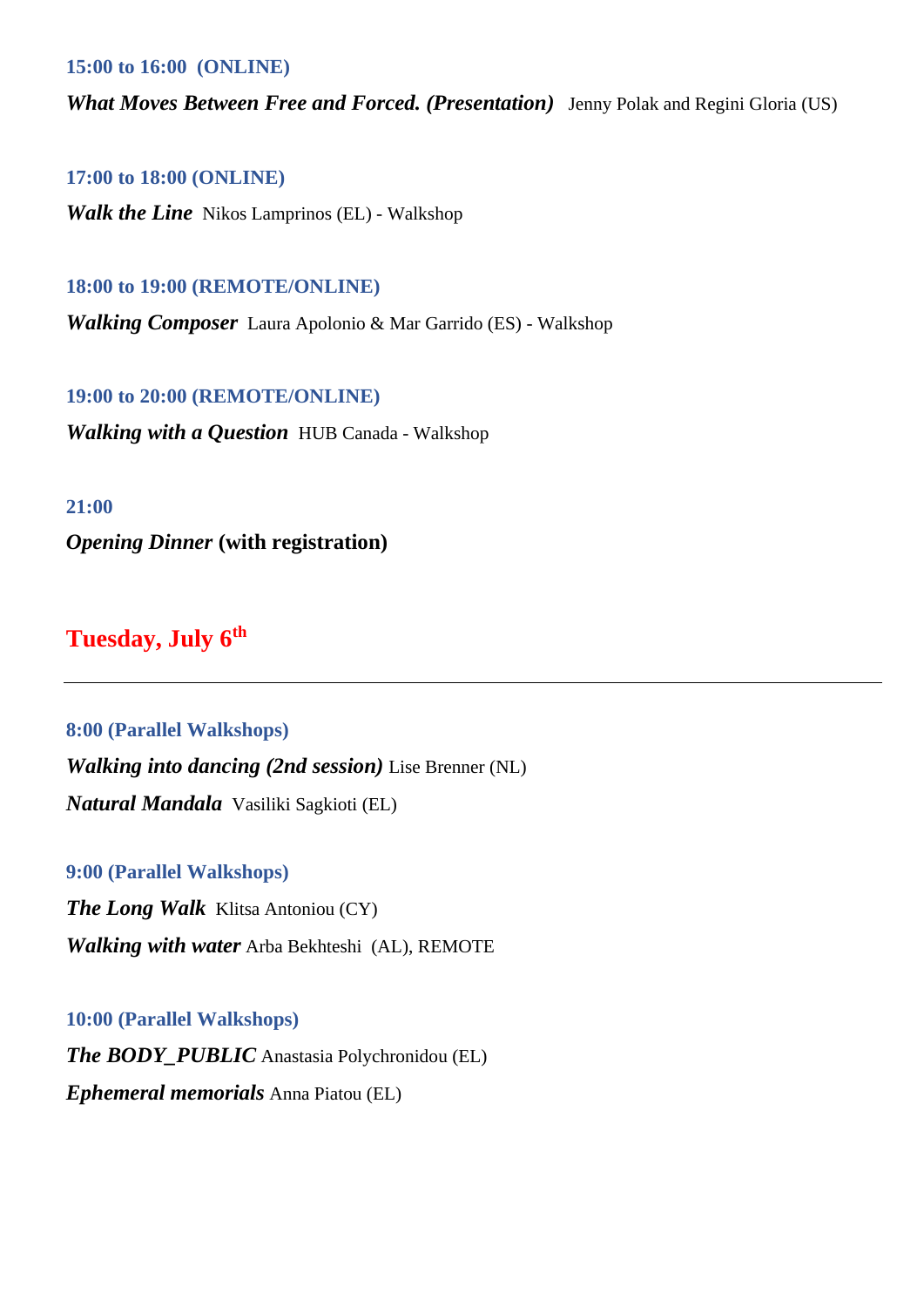**11:00** 

*Self-reflection through walking* Lydia Asoniti (EL) & Ioanna Kalogeraki (EL) *Body Walking* Tamsin Grainger (UK) & *Becoming Tree* Andrea Jaeger (UK)

**17:00 to 18:00 (REMOTE / ONLINE)** *Walking a Line* Ruth Broadbent - Walkshop

**18:00 to 19:00 (REMOTE)** 

*Walk around the block* HUB Switzerland - Walkshop

**19:00 to 20:00 (REMOTE)** *Awareness Walk* Sandra Cowan (CAN) - Walkshop

**21:00 to 22:00 (ONLINE)** *[Walk Listen Café](https://walklistencreate.org/walkingevent/remote-walking/)**[Remote Walking -](https://walklistencreate.org/walkingevent/remote-walking/) Walking Prompts*

### **Wednesday, July 7th**

**5:00** 

*The symphony of nature* Panagiotis Lezes (EL) - Sunrise Walk

**8:00** 

*Walking into dancing (3rd session)* Lise Brenner (NL) - Walkshop

**9:00 (Parallel Walkshops)**

*The Land of Invisible Presences* Yannis Ziogas (EL) *On the naming of places* Clara Gari (ES)

**10:00 to 11:00 (Parallel Walkshops)**

*Happy Tourists-Get Lost* Soazic Guezennec (FR) *The BODY\_PUBLIC* Anastasia Polychronidou (EL)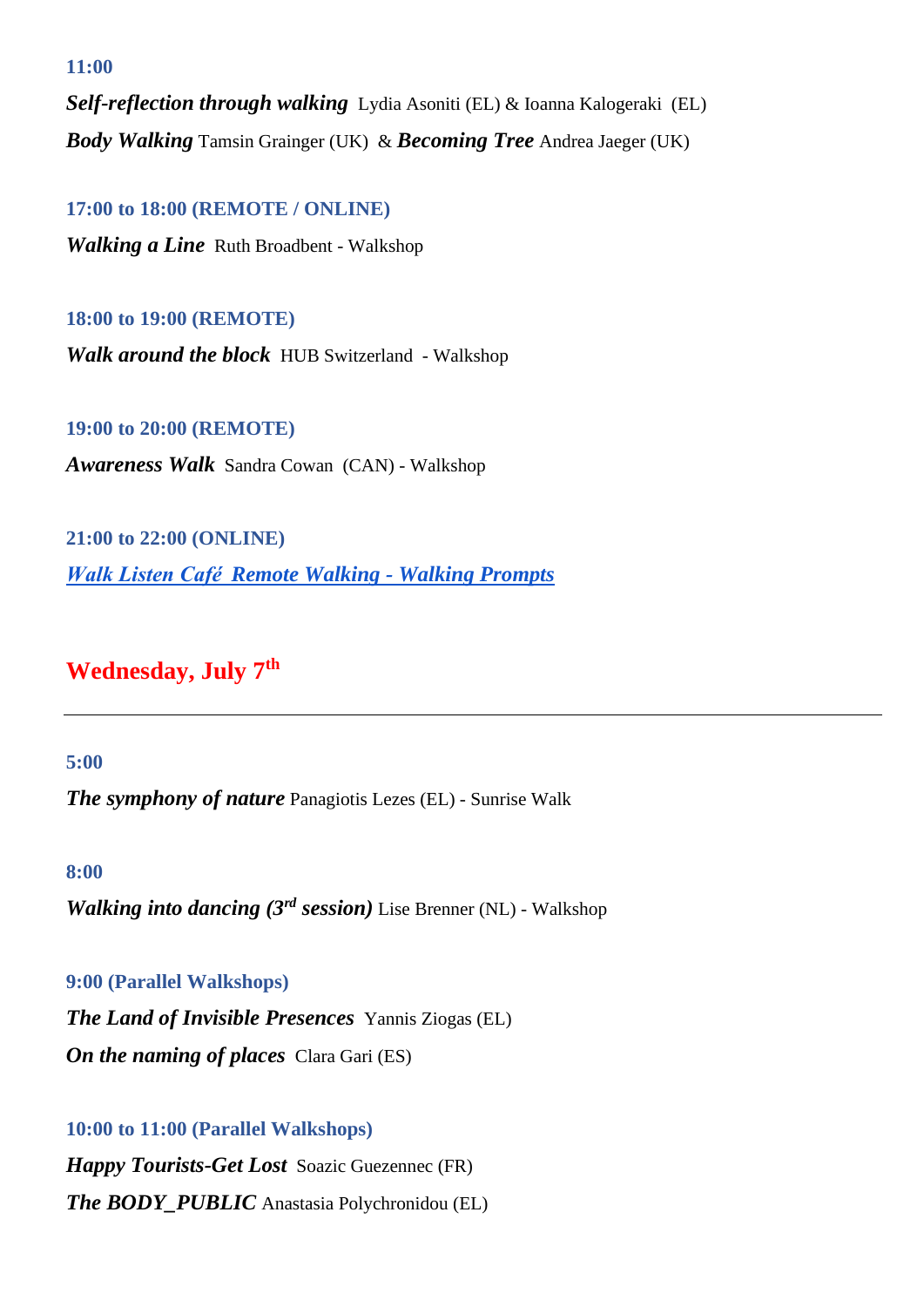#### **11:00 (Parallel Walkshops)**

*Grapefruits and Heterotopias* Dimitra Nikolopoulou (EL) *On a thin line* Lia Nalbantidou (EL) & Sila Zamani (EL)

#### **18:00 to 19:00 (REMOTE)**

*Port/Limani* HUB Edinburgh - Walkshop

# **19:00 to 20:00 (REMOTE/ONLINE)** *LONG DISTANCE ROUNDABOUT* Ienke Kastelein (NL) - Walk

### **Thursday, July 8th**

#### **6:30 am**

*Walking as a Spiritual Question* Rania Schoretsaniti (EL) - Walkshop

#### **8:00**

*Walking into dancing (4th session)* Lise Brenner - Walkshop

**8:30 to 10:00 am**

**Rapid Test, Psarades, entrance of the village.**

 **Conference Program (Day 1)**

#### **10:15**

*Arriving at venue and registration Covid*

#### **10:45**

*Opening session conference* 

**11:45** *Break 15 min*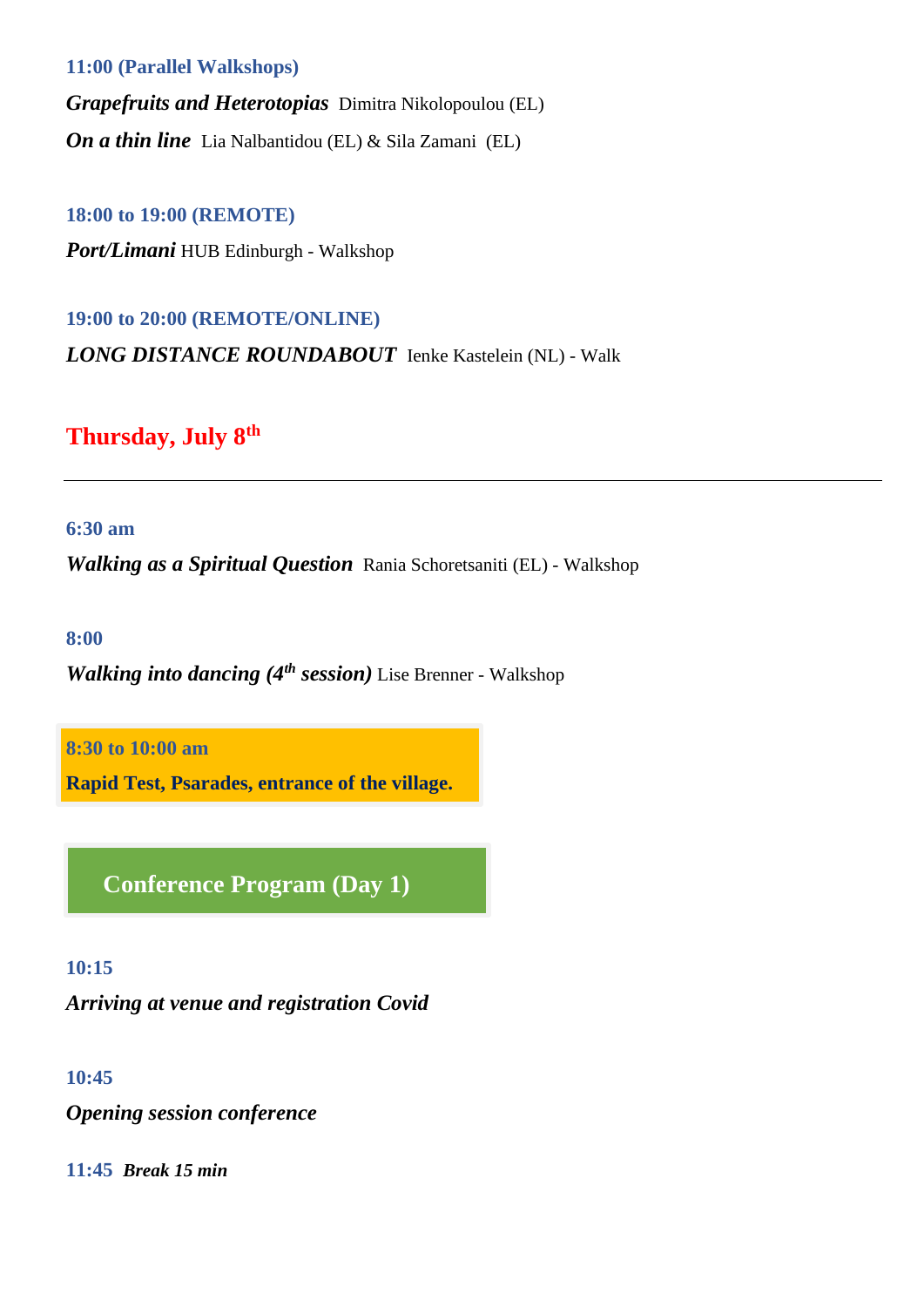*Session 1 (2 speakers) (45 min + 15 min q&a) Walter Benjamin Memorial Walk* Clara Gari (ES) *Walking as a manifestation of the Other* Faye Tzanetoulakou (EL) *Walking as a Spiritual Question* Rania Schoretsaniti (EL), artist's presentation.

Moderator: Herman Bashiron Mendolicchio

**13:00** *Lunch break*

**14:15** *Registration Covid*

#### **14:30**

*Session 2 (3 speakers) (45 min + 15 min q&a) Performing memory in familiar landscapes* Maria Sideri (EL) *Why do we walk in the areas of the Prespa Lakes?* Aspasia Voudouri (EL) *Walking in the Land of Invisible Presences* Yannis Ziogas (EL), artist's presentation. Moderator: Lydia Matthews

## **15:00 (Parallel walkshop) (REMOTE/ONLINE)** *Between having and being (sound walk)* HUB Chile

**15:30** *Break 15 min*

#### **15:45**

*Session 3 (3 speakers) (45 min + 15 min q&a) The symphony of nature* Panagiotis Lezes (EL) artist's presentation *Soundwalk 4.0: Strolls in digital territories* Batsis Dimitris (EL) *Supercluster Locative Media. Deep knowledge and agency for a more than human planet.* Geert Vermeire (B) & Fred Adam (ES) Moderator: Faye Tzanetoulakou (EL)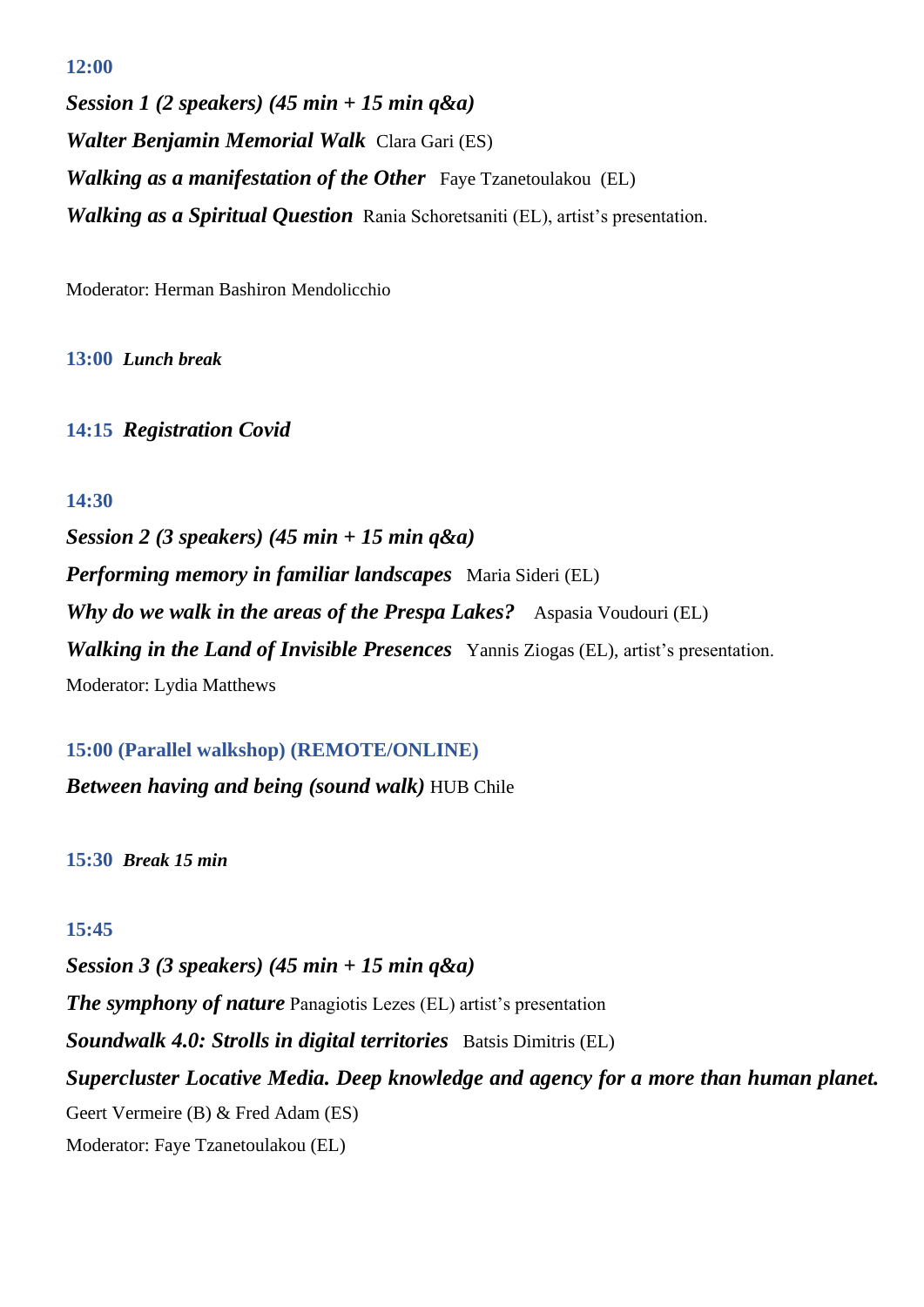**16:00 (Parallel walkshop) (REMOTE)**

*Roaming Salon - London and Remote* Mary Paterson (UK)

#### **16:45** *Break 15 min*

#### **17:00**

*Session 4 (3 speakers) (45 min + 15 min q&a) The use of Photogrammetry in Walking Art* Filippos Kalamaras (EL) *'Swamp Walk, Stepping into the Great Swamp'* Janice Yamanaka (US) *Notes on Recording* Annie Tsevdomaria (EL) Moderator: Yannis Ziogas (EL)

**18:00 End of Day 1**

#### **19:00 to 20:00 (REMOTE/ONLINE)**

*What questions are better asked from Prespa than elsewhere?* Petra Johnson (UK)

**21:00 - 22:00 (ONLINE)** *[Walk Listen Café](https://walklistencreate.org/walkingevent/the-rhythm-of-the-streets/) [The rhythm of stree](https://walklistencreate.org/walkingevent/the-rhythm-of-the-streets/)[ts](https://walklistencreate.org/walkingevent/the-rhythm-of-the-streets/)*

### **Friday, July 9th**

#### **6:00 to 9:00**

*Question Path to Pili*Yannis Ziogas (EL), Christos Ioannidis (EL) - walkshop

#### **8:00 to 9:00**

*Walking into dancing (5th session)* Lise Brenner - walkshop

#### **09:00 to 10:00 (REMOTE)**

*Windwalking London and Prespa* Windwalkers (UK) - walkshop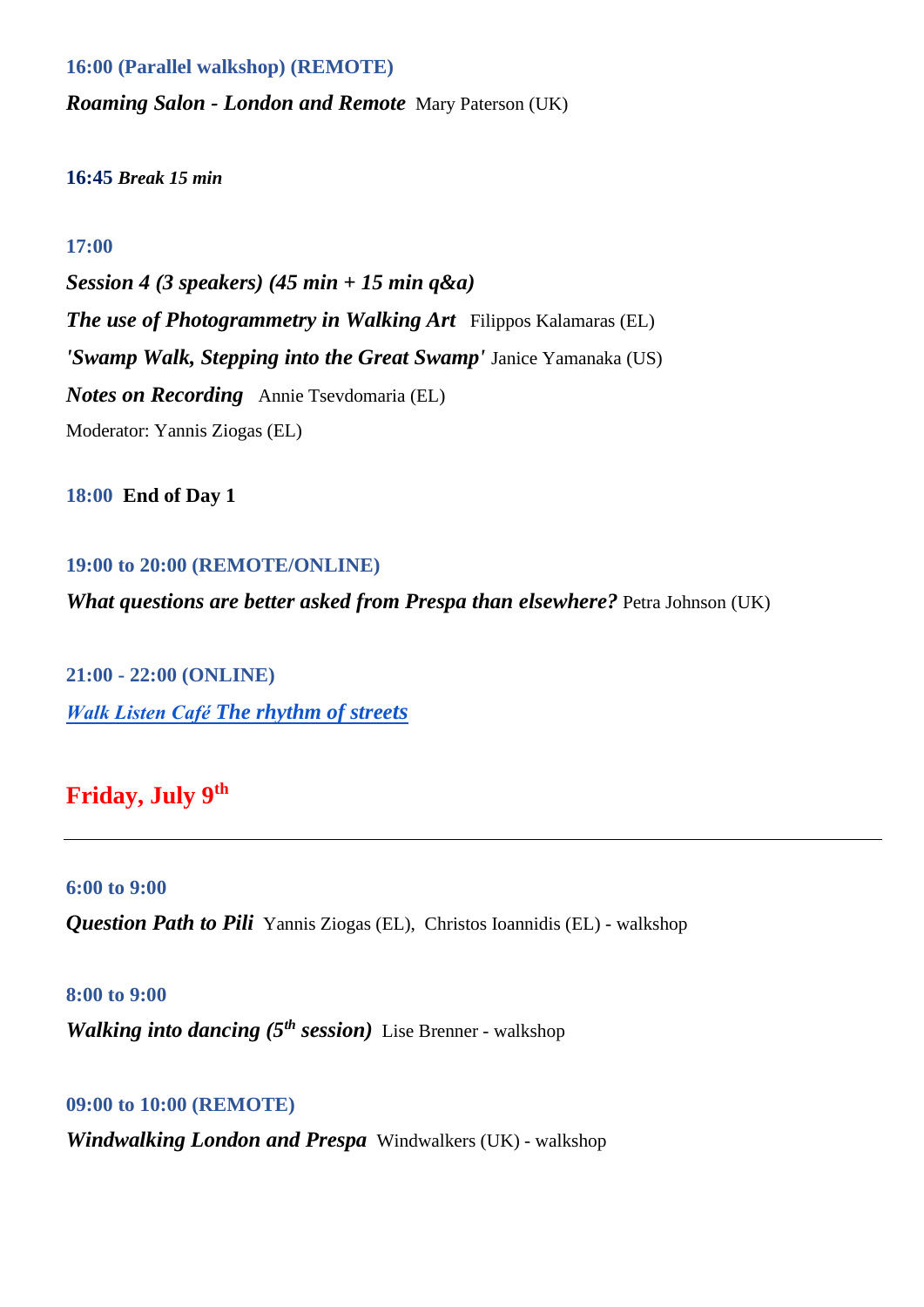#### **10:00**

*Arrival at conference venue and registration Covid*

#### **10:30**

*Session 5 (45 min + 15 min q&a) Stepping up Solidarity* Judith Franke (AT) *Wandering* Anna Luyten (B) *Walking the Talk: Theory and Praxis in The Public Manoeuvering Strategic System* Heather Contant (IT) Moderator: Herman Bashiron Mendolicchio

**11:30** *Break 15 min*

#### **11:45**

*Session 6 (45 min + 15 min q&a) Walking with cancer: from the basement of Theageneio hospital to the summits of Greek mountains* Iordanidis Andreas (EL) *The Long Walk* Klitsa Antoniou (CY), artist's presentation. *"Listen – Touch – Feel"* Koutsoukou Panagiota (EL) Moderator: Yannis Ziogas (EL)

**12:45** *Lunch break*

#### **13:00** *Registration covid*

#### **14:00**

#### *Session 7 Part 1 (hybrid) "Pandemic Walking"*

Deirdre Heddon, Clare Qualmann, Morag Rose, Maggie O'Neill and Harry Wilson Moderator: Lydia Matthews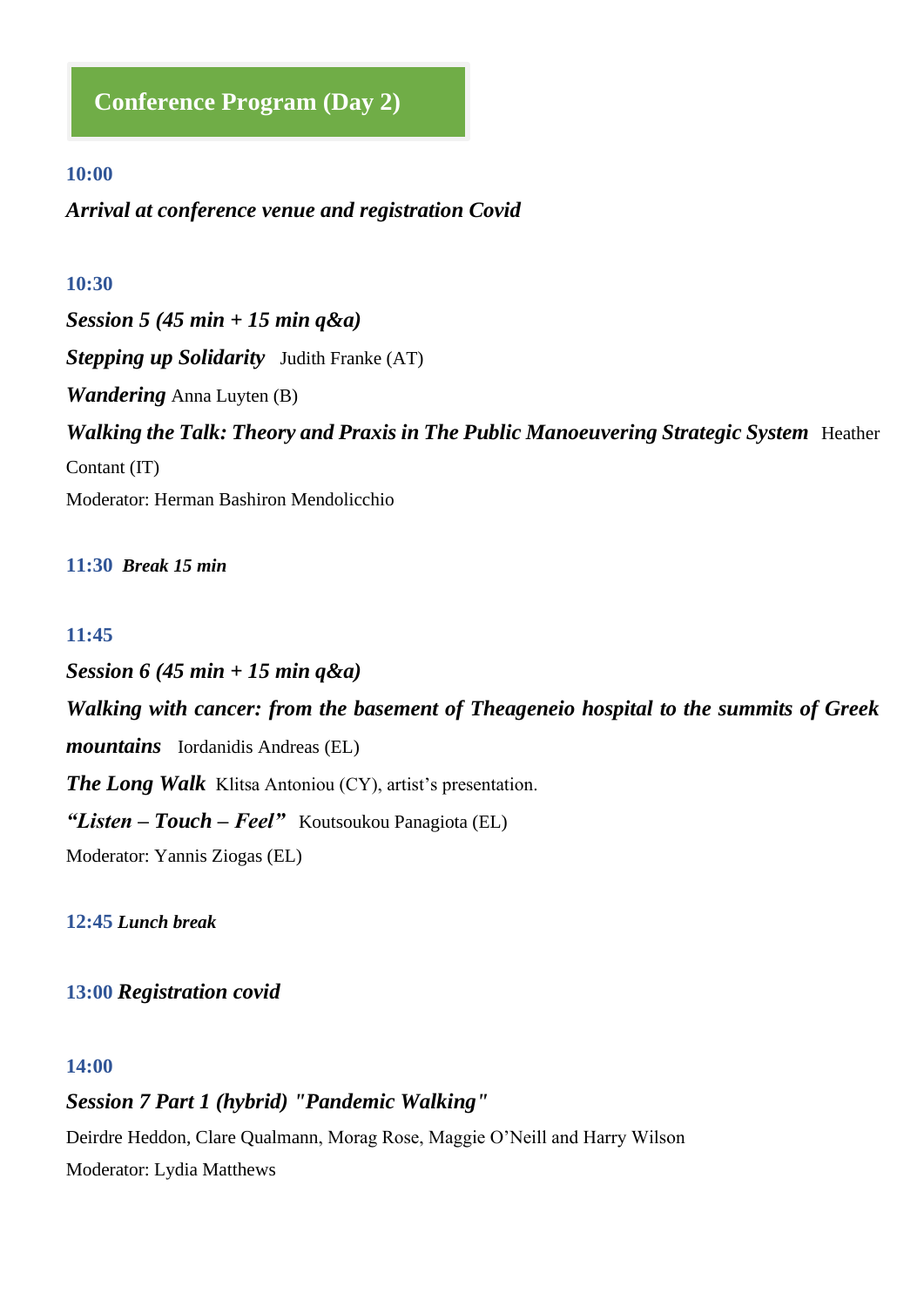#### **15:15**

*Session 7 Part 2 (2 speakers, 30 min + 15 min q&a) Short trips* Sylvie Clairet (FR) *Happy Tourists-Get Lost* Soazic Guezennec (FR/D), artist's presentation. Moderator: Lydia Matthews

**16:00 - 18:00**  *Session 8 - Online panel HUB Cyprus (live) Walking: The Cyprus Experience, CUT Fine Arts Lab.* Moderator: Klitsa Antoniou

**18:00** *End of Day 2*

**18:00 to 19:00 (ONLINE)** *Final presentation* HUB Canada

**19:00 (REMOTE)** *Windwalking London and Prespa* Windwalkers (UK)

**21:00 to 22:00 (ONLINE)** *[Walk Listen Café Deep mapping and cyber walking](https://walklistencreate.org/walkingevent/deep-mapping-and-cyber-walking/)*

**22:00 to 23:00**  *Screening Is Walking Art* Christos Ioannides (EL)

### **Saturday, July 10th**

**5:30 to 7:00** *Looking into the light of the labyrinth* Anna Luyten (B)- walkshop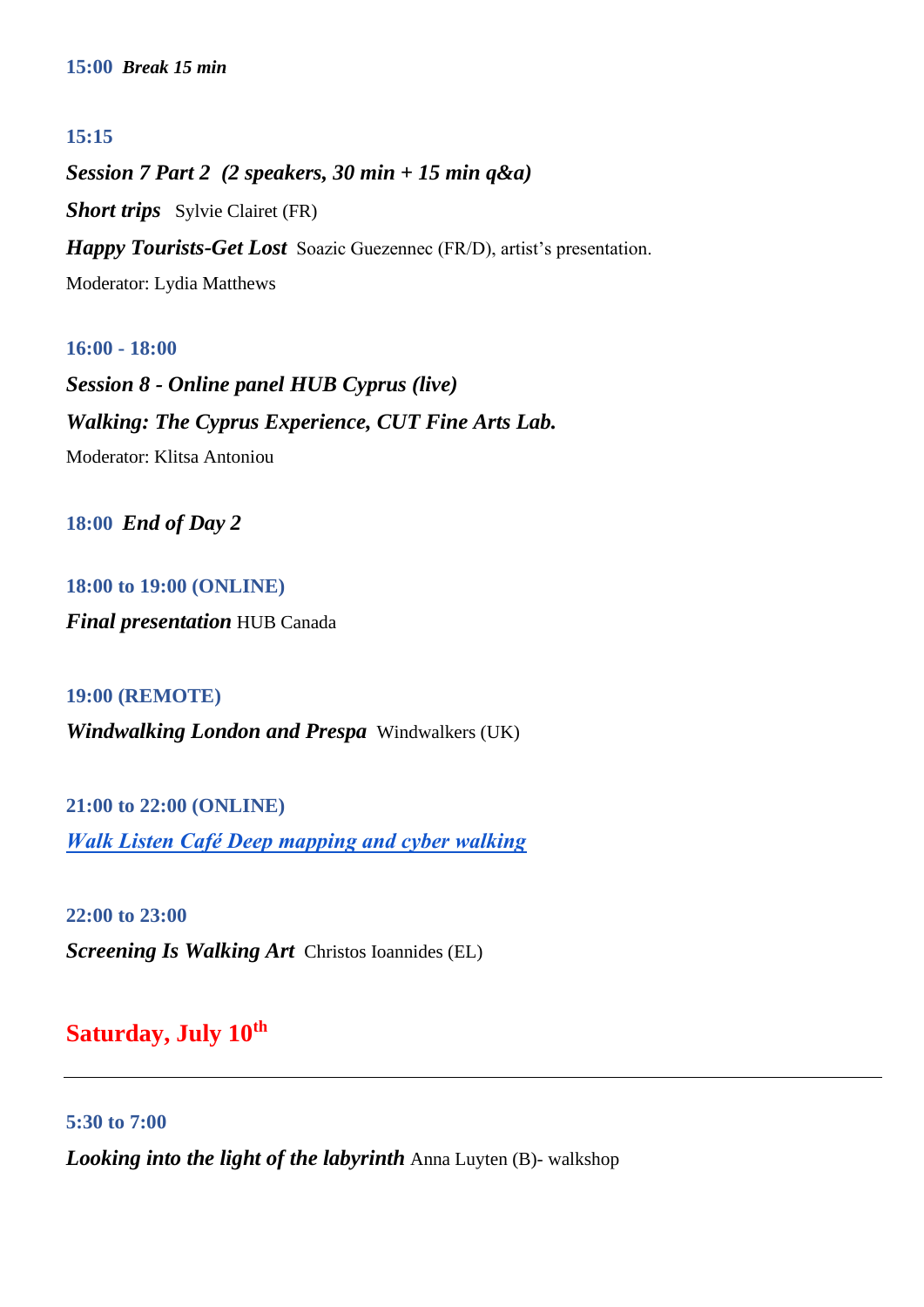#### **8:00 to 9:00**

*Walking into dancing (6th session)* Lise Brenner (NL)

**9:00 to 10:00 (Parallel Walkshops)** *Walking Journal* KIU Collective (NL) *Hetero - Topia* Annie Tsevdomaria (EL)

**10:00 to 11:00 (Parallel Walkshops)** *Flyways (sound walk)* Geert Vermeire - Simona Vermeire - Stefaan van Biesen (B) *Smart Walking Time Space and Labour* Herman Bashiron Mendolicchio (IT)

**11:00 to 12:00** 

*Becoming Tree. (REMOTE)* Andrea Jaeger (UK)

**14:00** *Registration Covid*

**14:15** *Session 9 HUBs Brazil, Argentina, Chile, Canada, UK, Switzerland, Cyprus, Corsica, Sardinia* Moderators: Yannis Ziogas (EL) and Geert Vermeire (B)

**15:45** *Break 15 min*

**16:00 – 17:15** *Deliberation* **17:15** *Break 15 min*

#### **17:30 to 18:30 (REMOTE/ONLINE)**

*Why do we walk during pandemia* HUB Brazil – global walk

**19:00 to 20:00 (REMOTE)** *[Listening Walkers. Sound expeditions.](https://drive.google.com/file/d/10gy7JIuL0JQZ5yV4ZY6rxF4pEyLwD7rc/view)* HUB Argentina - live sound walk Prespa/Argentina

**21:00** *Final dinner* **(with registration)**